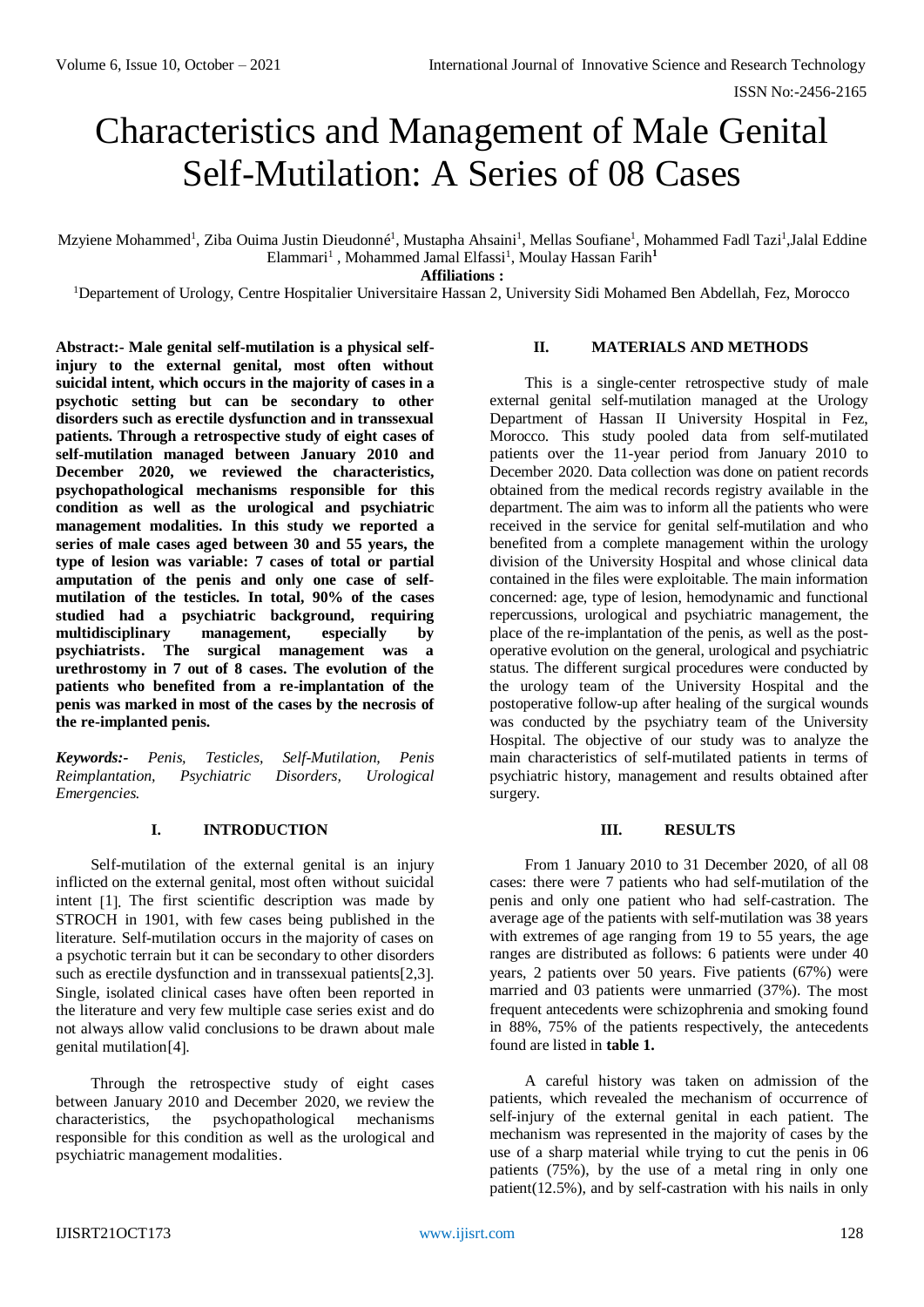one patient (12.5%), **table 2.** The time of consultation of the patients was variable between the first 12 hours in 06 patients (75%), and between 12 and 24 hours after the incident in only one patient (12.5%), and the second day in only one patient (12.5%), **table 3.**

The diagnosis of self-mutilation of the external genital was retained in view of the clinical context, and the anamnestic results of the family, with an instability of the hemodynamic state in 04 patients (50%). Psychiatrically: euphoria and emotional indifference in 05 patients (62.5%) and psychic agitation in 02 patients (25%).The clinical examination on admission revealed a penis amputated at its root in 03 patients (37.5%), a penis amputated at its median part in 02 patients (25%), a penis severed at its root in 02 patients (25%), auto-castration in one patient (12.5%), followed by sharp pain in 07 patients (88.5%).

Active bleeding was observed in 05 patients (62%), bladder urine retention in only one patient (12.5%), Uretrorrhagia was observed in 02 patients (25%), swollen penis with phlyctenes and cyanosis in only one patient (12.5%), total amputation of the penis at its root taking away a large area of the scrotum leaving the testicles partly bare was found in only one patient (12.5%), externalized testicles with a visible wound on the top of his right hemi scrotum measuring 4 cm with an ecchymosis extending from his scrotum to the inguinal region, with a scrotal hematoma was found in only one patient (12.5%), no patient had a localized hematoma at the level of the penis nor a large bursa.

The site of self-mutilation was medio-penile in 02 patients (25%), at the root of the penis in 05 patients (62.5%), and at the level of the scrotum in only one patient (12.5%). It was a section in 03 patients (37.5%), a total amputation of the penis in 02 patients (25%), and a partial amputation in 02 patients (25%).

For the majority of our patients, we considered it unnecessary to use any additional examination to confirm the diagnosis of self-mutilation of the penis, we based ourselves purely on the context of occurrence and on the clinic, except for one patient who was admitted for autocastration where a CT scan with intravenous contrast was performed to localize the spermatic cord.

A biological assessment based on a blood count was indicated in all patients to assess the degree of bleeding. All the patients in our series were treated surgically after stabilization of the hemodynamic state, then they were referred to the psychiatric department for further therapeutic management, the objective of which was to better understand the meaning of their behavior and to find other solutions than acting out.

Our 08 patients received medical treatment according to the context of each patient. Two patients were put under medical treatment with benzodiazepines because of their psychological state before the surgical procedure. All 08 patients were put on anti-inflammatory and analgesic drugs for one week. Antibiotic therapy based on protected

amoxicillin in the postoperative period was almost systematic.

All patients were operated on under spinal anesthesia. The approach for the 08 patients was the elective procedure. It was found that 05 patients had a first stage urethrostomy around a bladder catheter as no attempt at reimplantation was made, whereas two patients had a second stage urethrostomy after failure of reimplantation. Our study had objectified two re-implantation attempts. The first patient who was admitted to the emergency room for a penis partially severed at its root in a frank way with perfect hemostasis, the distal segment put in a bowl of ice cubes, or he benefited from a re-implantation of the penis without vascular anastomosis with a urethral time first, but he was recuperated five days later for necrosis of the re-implanted segment or a urethrostomy was performed. The second patient was admitted for amputation at the root of the penis with hemorrhagic shock, the patient was admitted to the operating room where he benefited from a re-implantation of his penis, without microsurgical anastomosis of the dorsal vessels of the penis, the urethral time was done first by a suture with resorbable thread on a silicon Foley catheter 18 CH and then a suture of the albuginea in the second time.

None of our patients had an attempt at penile reconstruction. One of our patients was admitted to the emergency room for a unilateral scrotal ulceration, with externalization of both testicles, with hemodynamic shock, the patient was admitted to the operating room: a hemostasis was easily obtained after ligation of both spermatic cords, the dartos and the skin were then closed in two layers with a good postoperative result.

The average procedure time was 45 minutes with extremes ranging from 35 minutes to 180 minutes.The early postoperative course was simple in all patients.

The hospital stay varies between 02 days and 10 days, on average 3 days.

The evolution was favorable in our patients except for two patients who benefited from penile reimplantation where the evolution was marked by necrosis of the implanted segment.

All 08 patients were referred immediately after the operation to the psychiatric department to treat the psychiatric problem that triggered the act of self-mutilation, where they received multidisciplinary psychiatric care including pharmacological treatment based on antidepressants, antipsychotics or thymoregulators, or psychotherapy with the aim of better understanding the meaning of their self-mutilation behavior and finding other ways out than acting out.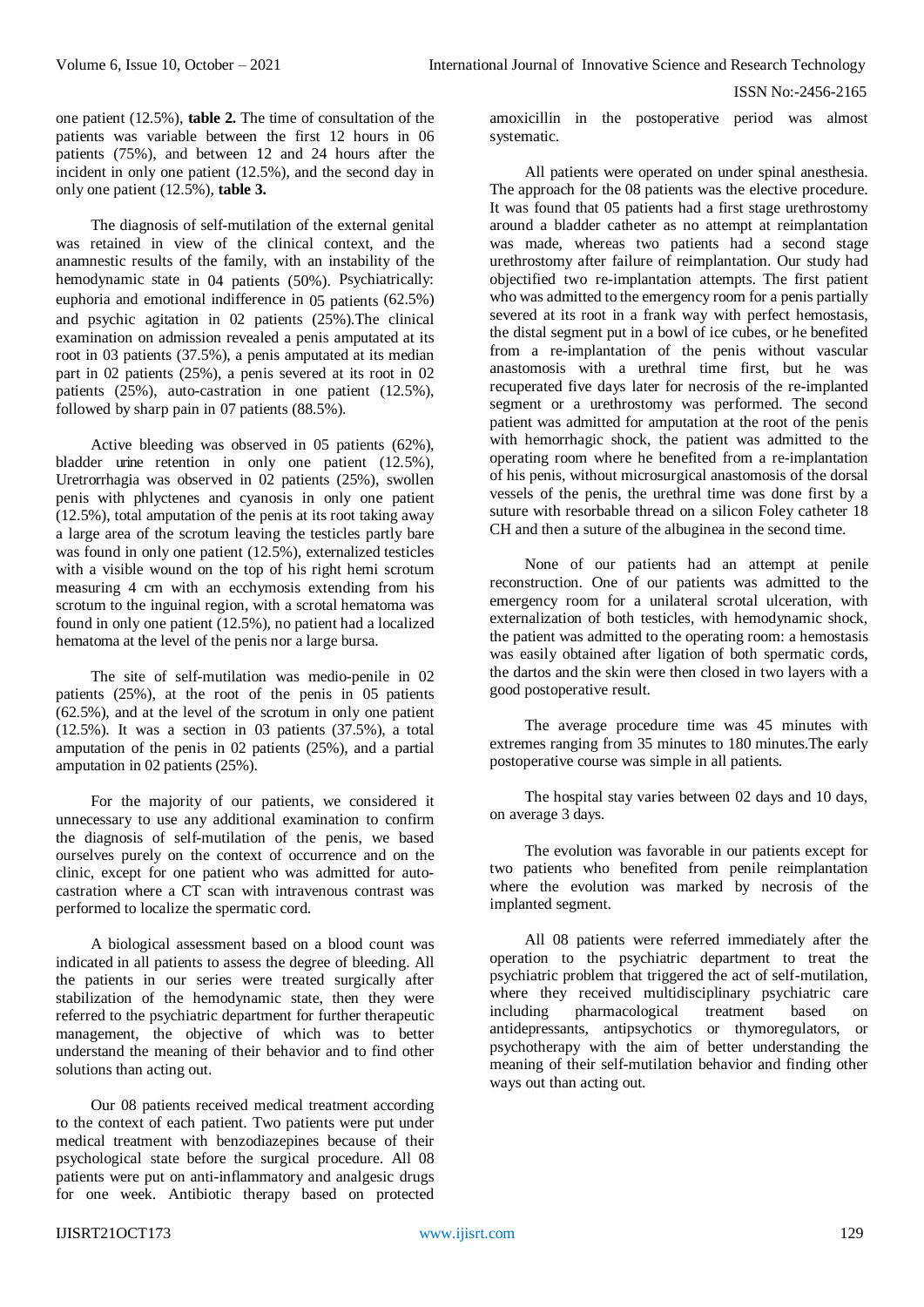#### **IV. DISCUSSION**

The first case of self-injury was published in 1901, and other cases have been reported in the literature in psychiatric and urological journals [5]. It is estimated that there are less than 130 cases of self-harm reported in the literature for both sexes [6]. Over a period of 11 years, we identified 7 patients in our center who had self-mutilation of the penis and only one patient who had self-castration. Self-injury is still a rare and underreported phenomenon, with recent data estimating that the rate of self-injury in the general population ranges from 1-4% in the US population to 4.6- 6.6% in the UK [7] . In Africa, few data are provided on the prevalence of male self-harm and are reported in small series or single patient case reports. African series reported for Senegal and Morocco respectively 03 cases of penis amputation, 14 cases of genital self-mutilation (penis and testicles) [4,8] . In our series, the small cohort is related to the retrospective nature of the study and the fact that minor mutilations are managed in peripheral centers and not in large referral centers. Self-injury is not pathognomonic of a particular condition, but it is frequently related to psychological morbidity. In our cohort, self-injury was encountered in the average age of 38 years, so the majority of patients were married. In 88% of cases, our patients suffered from schizophrenia and 75% of them were smokers. In the series of Y. Mawuko-Gadosseh's series [4], the average age of their patients was 31.5 years, with a predominance of single patients; also none of their patients were using psychoactive substances at the time of self-harm, however half of their patients had a psychiatric history and schizophrenia was at the top of the list. Psychiatric illness has very often been associated with male genital self-harm throughout the literature. In the study by Veeder Thomas. A review of the literature on the mental disorders that cause self-injury in men[9], 49% of the patients were schizophrenic, 18.5% were substance abusers and 15.3% were patients with personality disorders. The main psychotic causes that have been identified in the literature at the origin of self-mutilation of the male external genitalia are multiple[6]. These psychogenic factors include a history of psychotic episodes, major personality disorders, a history of self-injury, alcohol dependence, sexual dysfunction leading to emotional conflict, early loss of a father, major deprivation in childhood, sexual identity disorders, a sense of femininity, homosexual desires, rejection of masculine traits, strong feminine identification, cross-dressing, and an inability to establish a stable heterosexual relationship[10]. Many theories also consider self-mutilation as a strategy to reduce distress or tension, expression of anger or shame, or manipulative behavior, some authors associate this behavior with borderline personality disorder [11] or treat it as a way for the patient to control traumatic childhood experiences [12]. Our 8th patient, however, had no history of childhood trauma or Axis II disorder. High cannabis use just prior to his act led us to believe that cannabis abuse was the trigger for testicular self-injury Self-injury can also be related to impulse control difficulties, as here.

In our series, various mechanisms have been reported in male self-injury. In the majority of cases, self-mutilation was performed by using a sharp instrument while trying to cut the penis (75% of cases), by using a large metal ring in one patient (12.5%), and by self-castration with his fingernails in one patient (12.5%). We report here the first case of a patient who mutilated his testicles with his long nails under the influence of cannabis. Throughout the literature[13] , the cases reported on the mechanisms of mutilation are grouped around the use of bladed weapons (knives, sickles, sharp objects). Strangulation of the penis with metal rings or elastic bands worn at the base of the penis has also been reported [4,14]. Numerous cases of the use of rings to strangle the penis have been described in order to prolong the erection. These may be rings sold specifically to be placed around the genitals, commonly known as cock rings, or a variety of objects: rings, nuts, pipe wrenches, bottle necks, sheep vertebrae, hair, O-rings, pipes[15]. The use of a prayer ring is not accidental in our

3rd patient who put <sup>a</sup> big ring at the root of the penis to enlarge his penis.

Clinically, self-mutilation presents itself in very variable aspects going from the simple scratching of the external genitalia to the most spectacular pictures of autocastration or penis amputation. In our series of 08 cases, the diagnosis was made on the basis of the clinical context and the family's anamnestic results, with an unstable hemodynamic state in 04 patients. Psychiatrically, euphoria and emotional indifference were found in 05 patients and psychic agitation in 02 patients. The clinical examination in the emergency room revealed a penis amputated at its root in 03 patients, a penis amputated at its median part in 02 patients, a penis severed at its root in 02 patients, an autocastration in one patient, followed by a sharp pain in 07 patients.

Other clinical signs have been reported in the literature. In the case of self-mutilation of the penis, which is the most frequently described, diffuse post-traumatic oedema and necrotic areas on the penis have been found, giving the appearance of gangrene of the genitals[16]. Some diagnoses are accidental discoveries and others are serious clinical situations complicated by haemorrhage, abscesses or septic states, which can be life threatening[17]. Lesions of the genital area are often associated with numerous early or long-term complications[18]. A proper diagnosis requires a thorough clinical examination and careful questioning. Paraclinical and imaging examinations are often useful in providing additional information.

Self-injury occurs in a particular terrain that requires close collaboration with the psychiatrist. This collaboration will lead to treatment of the psychiatric disorder in conjunction with repair of the urogenital injury[19]. The main aim of the management of male genital selfmutilation is essentially to treat the complications of the trauma, to perform reconstructive surgery such as reimplantations or skin grafts[20]. It is also a question of removing the foreign body or bodies, treating all the complications due to these mutilations and preventing the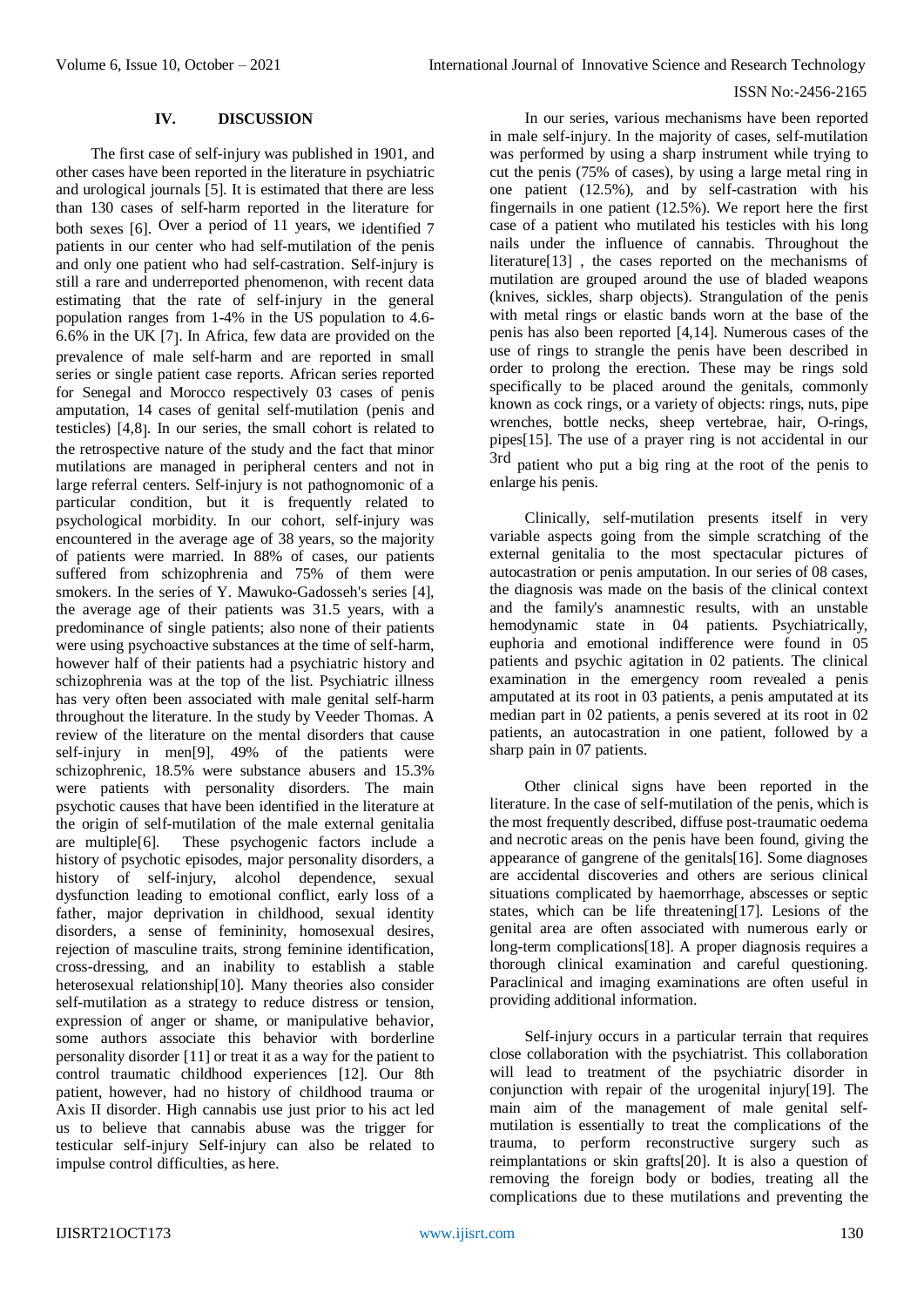appearance of other complications, especially infectious ones[21]. This management requires special skills on the part of the surgeon and a high level of professionalism on the part of the care team to treat the patient without any harmful judgement, and with complete impartiality. The privacy of the patient must be preserved throughout the management of the procedure[18]. Emergency treatment must be provided to the patient as well as long-term treatment. Following the acute phase of care, a psychiatric evaluation is mandatory in order to reveal the reasons that led to such behaviors and to prevent relapse[22]. In our series, the management of our patients was a cutaneous urethrostomy in 06 patients with reimplantation in two others with a necrosis of the penis reimplanted after 05 days. A psychiatric opinion was requested in all our patients. An integrated psychiatric intervention of the liaison type can be effective in improving compliance with psychiatric treatment, surgical results and reducing medical consumption [23]. Monitoring is twofold, clinical (staining, warmth, sensitivity) and radiological (penile Doppler ultrasound) [24]. The evolution was favorable in 05 patients. In two patients there was necrosis of the penis and therefore a subsequent cutaneous ureterostomy, and 3 patients were lost to follow-up.

## **V. CONCLUSION**

Male genital self-mutilation is a very serious situation, with very important psychiatric implications and sometimes very disabling urological and sexual repercussions. Its management requires close collaboration emergency physicians, urologists and psychiatrists from the moment of admission. Saving the patient's vital prognosis and assessing and stabilizing his psychological state are the first steps in management. If psychiatric stabilization is obtained in the majority of cases, the urological and sexual prognosis is long term and depends on the severity of the lesions and the precocity and efficiency of the initial surgical treatment.

## **REFERENCES**

- [1]. Baguelin-Pinaud A, Seguy C, Thibaut F. [Selfmutilating behaviour: a study on 30 inpatients]. L'Encephale. 2009 Dec 1;35(6):538–43.
- [2]. Raheel Mushtaq SS. Self-Mutilation of Genitalia Masquerading as Suicide: A Rare Case Report. J Psychiatry [Internet]. 2014 [cited 2021 Sep 3];17(4). Available from: https://www.omicsonline.com/openaccess/self\_mutilation\_of\_genitalia\_masquerading\_as\_ suicide a rare case report.php?aid=27935
- [3]. Emerson LE. The Case of Miss A: A Preliminary Report of a Psychoanalytic Study and Treatment of a Case of Self-Mutilation. Psychoanal Rev. 1913;41–54.
- [4]. Mawuko-Gadosseh Y, Mayele M, Gallouo M, Graiouid M, Dakir M, Debbagh A, et al. Automutilation des organes génitaux externes chez l'homme. Prog En Urol. 2020 Mar;30(3):172–8.
- [5]. Stroch D. Self-Castration. JAMA J Am Med Assoc. 1901 Jan 26;XXXVI(4):270.
- [6]. Sharma V, Sharma A. Autoamputation of Genitalia in Bipolar Patient. Case Rep Psychiatry. 2017;2017:7275816.
- [7]. Automutilations à l'adolescence EM consulte [Internet]. [cited 2021 Aug 31]. Available from: https://www.emconsulte.com/article/66581/automutilations-a-ladolescence
- [8]. Rimtebaye K, Danki SF, Agah A, Traore I, Nouar T, Niang L, et al. Amputation Totale de La Verge: A Propos de Trois Observations. Afr J Urol. 2015 Mar 1;21(1):76–9.
- [9]. Veeder TA, Leo RJ. Male genital self-mutilation: a systematic review of psychiatric disorders and psychosocial factors. Gen Hosp Psychiatry. 2017 Feb;44:43–50.
- [10]. Nakaya M. On Background Factors of Male Genital Self-Mutilation. Psychopathology. 1996;29(4):242–8.
- [11]. Starr DL. Understanding Those Who Self-Mutilate. J Psychosoc Nurs Ment Health Serv. 42(6):32–40.
- [12]. Cavanaugh RM. Self-Mutilation as a Manifestation of Sexual Abuse in Adolescent Girls. J Pediatr Adolesc Gynecol. 2002 Apr 1;15(2):97–100.
- [13]. Menakuru S, Ali MI, Karasala K. Genitalia selfmutilation commanded by hallucinations: a psychointensive case of Klingsor syndrome. BMJ Case Rep. 2018 Sep 18;2018:bcr-2018-226838.
- [14]. Simopoulos EF, Trinidad AC. Two cases of male genital self-mutilation: an examination of liaison dynamics. Psychosomatics. 2012 Apr;53(2):178–80.
- [15]. Bart S, Culty T, Pizzoferrato A-C, Thibault F, Girault N, Chartier-Kastler E, et al. Nécrose complète de la verge et des testicules par strangulation dans un contexte psychotique. Prog En Urol. 2008 Jul 1;18(7):483–5.
- [16]. Liu X, Liu Z, Pokhrel G, Li R, Song W, Yuan X, et al. Two cases of successful microsurgical penile replantation with ischemia time exceeding 10 hours and literature review. Transl Androl Urol. 2019 Mar;8(Suppl 1):S78–84.
- [17]. Morrison SD, Shakir A, Vyas KS, Remington AC, Mogni B, Wilson SC, et al. Penile Replantation: A Retrospective Analysis of Outcomes and Complications. J Reconstr Microsurg. 2017 May;33(4):227–32.
- [18]. Lupu S, Bratu OG, Tit DM, Bungau S, Maghiar O, Maghiar TA, et al. Genital self-mutilation: A challenging pathology (Review). Exp Ther Med. 2021 Oct 1;22(4):1–5.
- [19]. Emerson JT, Geisenhoff AM, Chow AK, Elterman L. Ethical deliberation and management of attempted penile self-amputation in a male-to-female transgender person: case presentation and literature review. Scand J Urol. 2019 Dec;53(6):441–3.
- [20]. Caygill PL, Floyd MS, New FJ, Davies MC. A successful microsurgical approach to treating penile amputation following genital self mutilation. J Surg Case Rep. 2018 Oct;2018(10):rjy271.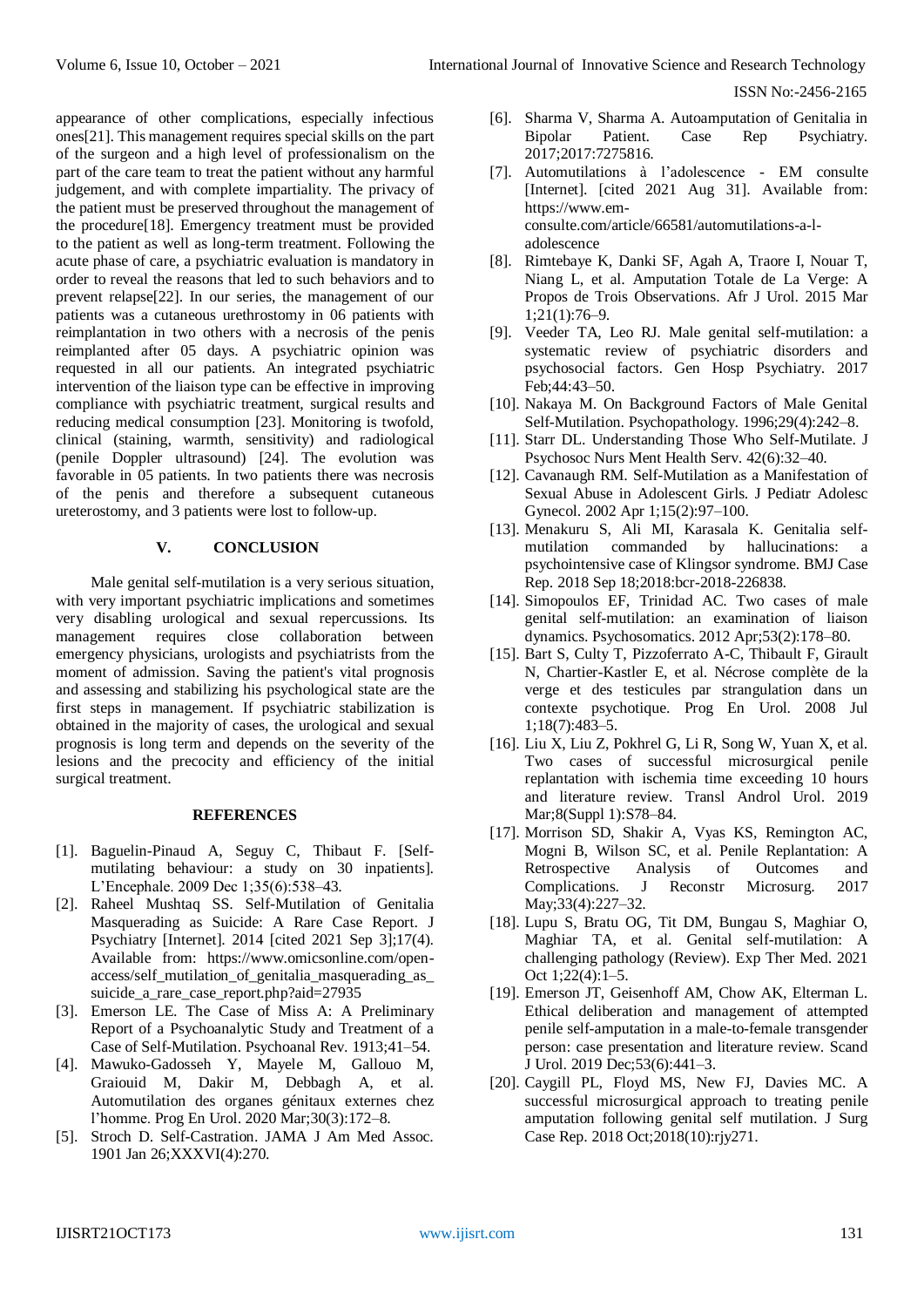- [21]. Liu X-D, Li Y-F, Wang Q, Zhang Y, Luo Y, Zhou B, et al. Microscopic replantation of completely amputated penis and testes: a case report and literature review. Int Urol Nephrol. 2020 Jul;52(7):1271–7.
- [22]. Fujiki M, Ozaki M, Kai A, Takushima A, Harii K. Successful Second Microsurgical Replantation for Amputated Penis. Plast Reconstr Surg Glob Open. 2017 Sep;5(9):e1512.
- [23]. Bilateral testicular self-castration due to cannabis abuse: a case report | Journal of Medical Case Reports

| Full Text [Internet]. [cited 2021 Sep 3]. Available from:

https://jmedicalcasereports.biomedcentral.com/articles/ 10.1186/1752-1947-5-404

[24]. Recent Injuries of External Genitalia: Clinical Aspects and Management [Internet]. [cited 2021 Sep 3]. Available from: https://www.scirp.org/journal/paperinformation.aspx?p aperid=59474

# Table 1: The history of patients with self-mutilation of external genital

|                             | <b>History Number of patients</b><br>Percentage |      |
|-----------------------------|-------------------------------------------------|------|
| Schizophrenia               |                                                 | 88.5 |
| Tobacco                     |                                                 |      |
| Cannabis                    |                                                 |      |
| alcohol                     |                                                 |      |
| <b>Erectile Dysfunction</b> |                                                 |      |
| HTA                         |                                                 | 12.5 |
| <b>Diabetes</b>             |                                                 | 12.5 |
| Pulmonary tuberculosis      |                                                 | 12.5 |
| Sterility of couples        |                                                 | 12.5 |
| <b>Transsexual patients</b> |                                                 |      |

# Table 2: Mechanism of self-harm in EMBs

| Mechanism Number Percentage  |   |      |  |
|------------------------------|---|------|--|
| Use of cutting equipment     | 6 | 75   |  |
| Use of a ring                |   | 12.5 |  |
| Self-castration by the nails |   | 12.5 |  |



Figure : Use of a ring for self-mutilation (Urology Department C. H. U. HASSAN II Fez)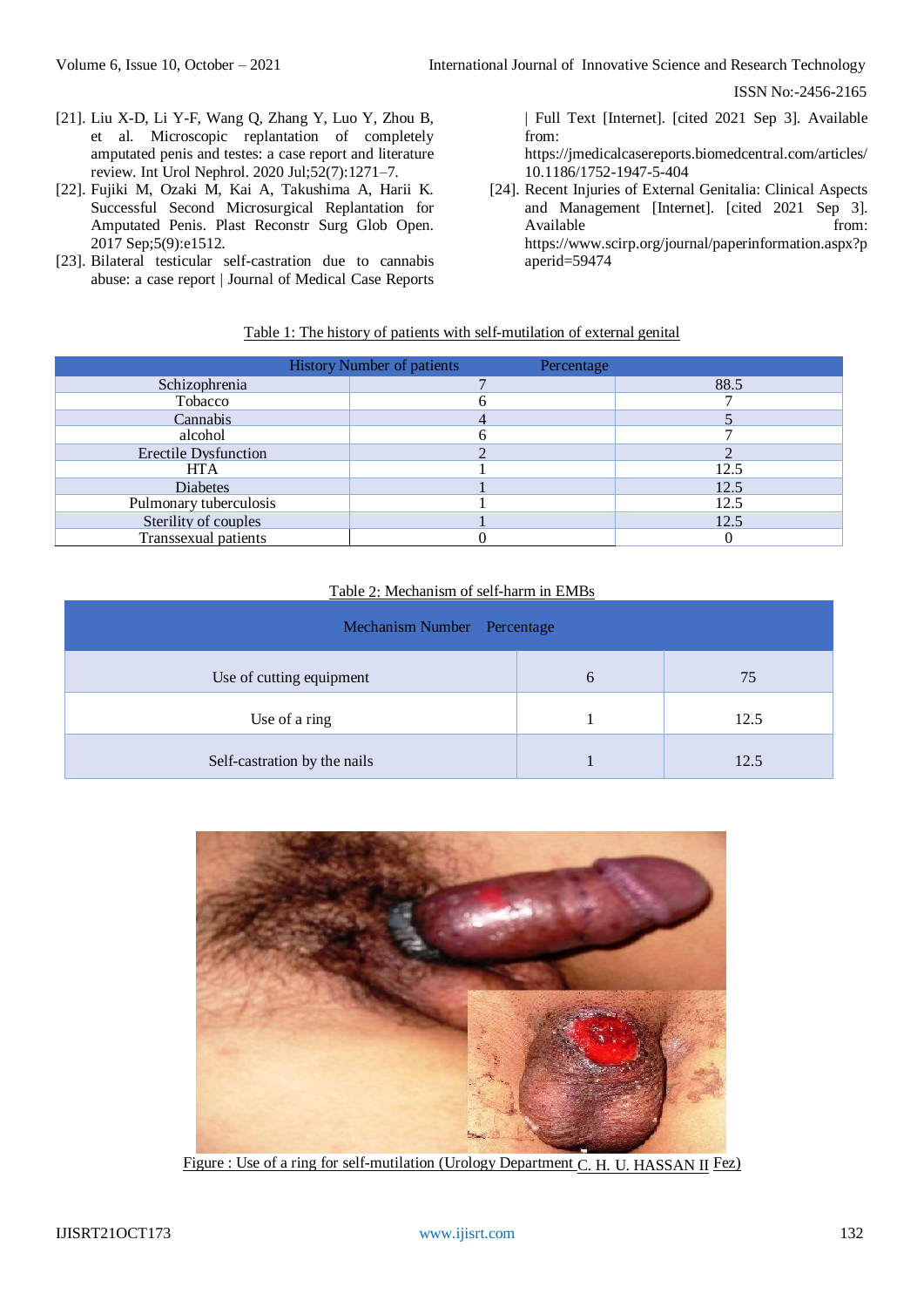| Table 3: Distribution of patients by time to consultation after the incident<br><b>Consultation time Number</b><br>Percentage |  |      |  |  |
|-------------------------------------------------------------------------------------------------------------------------------|--|------|--|--|
| $0-12$ hours                                                                                                                  |  |      |  |  |
| $12-24$ hours                                                                                                                 |  | 12.5 |  |  |
| 2nd day                                                                                                                       |  | 12.5 |  |  |

Table 3: Distribution of patients by time to consultation after the incident



Figure : Mid-penile amputation Figure : Penis amputated at its root

# (Fig. : urology department C. H. U HASSAN II FES)





Figure : Urethrostomy around a Foley catheter (urology department C. H. U. HASSAN II FES)